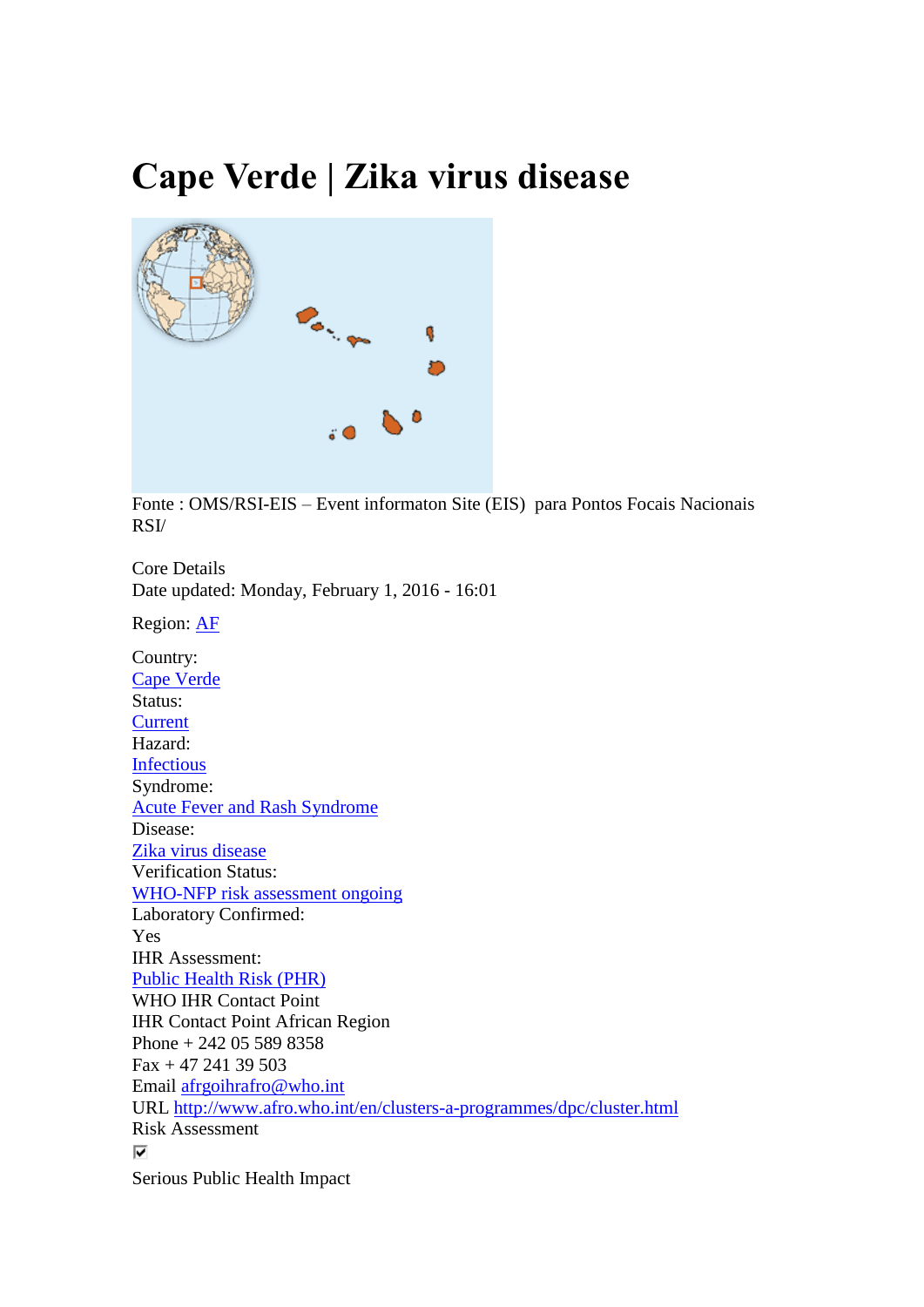Yes. Zika virus can cause large epidemics with a substantial demand on the public health system including surveillance, case management, laboratory capacities and differential diagnosis especially in case of co-circulation of other mosquito-borne diseases like dengue. Currently, investigations are ongoing to characterize the relationship between Zika virus infections during pregnancy and observed increase in congenital malformations of the central nervous system among newborns (see events in Brazil and French Polynesia in EIS <http://apps.who.int/ihr/eventinformation/event/2015-e000227> and [http://apps.who.int/ihr/eventinformation/event/2015-e000251\)](http://apps.who.int/ihr/eventinformation/event/2015-e000251). While the cause is under investigation, large Zika virus outbreaks should be considered as a potential serious public health risk.

 $\overline{\mathbf{v}}$ 

Unusual or unexpected

Yes. This is the first reported epidemic of Zika virus disease in Cape Verde.

⊽

International disease spread

Yes. There is a risk of spread of Zika virus infectious to countries that have the vectormosquito capable of transmission.

П

Interference with international travel or trade

No. WHO advises against the application of any travel or trade restrictions on Cape Verde regarding this event.

Date first Published to EIS: Tuesday, December 15, 2015 - 14:55

- [Subscribe to: This post](http://apps.who.int/ihr/eventinformation/notifications/subscribe/content_thread?0=32027&destination=node/32027×tamp=1454341287&skip=1&signature=6b595e65e2792d413ed3aaebfa970a6d)
	- [Printer-friendly version](http://apps.who.int/ihr/eventinformation/print/event/2015-e000224)

Latest Bulletin / Situation report [Event Update 2016-02-01](http://apps.who.int/ihr/eventinformation/bulletin/32207-event-update-2016-02-01) Date / Time Published: 2016-02-01 15:52

On 21 October 2015, the National IHR Focal Point of Cape Verde informed WHO of the country's first reported outbreak of Zika virus infection. This update provides the latest information on the outbreak situation and the public health response mounted by the government.

Between the end of September 2015 and 17 January 2016, 7 081 suspected cases of Zika virus infection have been reported. The number of reported cases peaked during last week of November 2015 at 793, and has been on a steady decline since then; by the end of the first and second weeks of January 2016 the numbers of reported cases were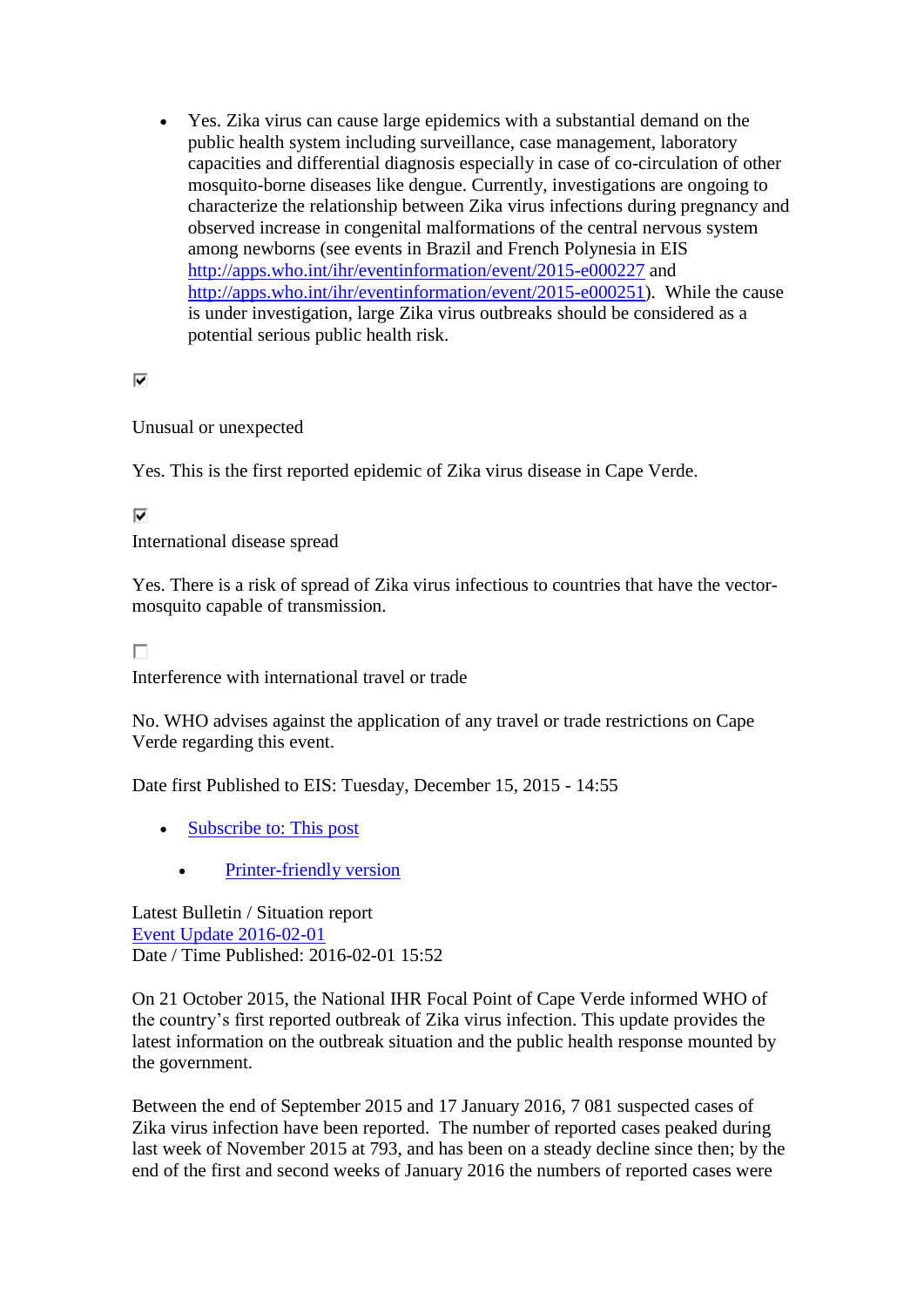212 and 126 respectively. Suspected cases were reported from several municipalities on Santiago Island (Praia, Santa Catarina, Santa Cruz, São Domingos and Tarrafal) as well as others islands, including Maio, Fogo and Boa Vista. The municipality of Praia reported 68% of the cases (4 823) and Sao Filipe 17% (1 170). So far, no neurological complications have been reported despite enhanced surveillance and mandatory reporting of cases of microcephaly.

## **Public health response**

The MoH has implemented several prevention and control measures, including

- strengthening the surveillance system,
- enhancing laboratory confirmation mechanisms,
- improving case management,
- conducting social mobilization and vector control activities,
- developing a protocol with the Institute Pasteur of Dakar for assessing virus circulation and entomological risk amplification,
- monitoring pregnant women for detection of microcephaly and neurological complications – currently, about 30 cases among pregnant women are being followed.

WHO is providing financial and technical support for vector control activities.

## **WHO advice**

The proximity of mosquito vector breeding sites to human habitation is a significant risk factor for Zika virus infection. Prevention and control relies on reducing the breeding of mosquitoes through source reduction (removal and modification of breeding sites) and reducing contact between mosquitoes and people. This can be achieved by reducing the number of natural and artificial water-filled habitats that support mosquito larvae, reducing the adult mosquito populations around at-risk communities and by using barriers such as repellents, insect screens, closed doors and windows, and long clothing. Since the Aedes mosquitoes (the primary vector for transmission) are day-biting mosquitoes, it is recommended that those who sleep during the daytime, particularly young children, the sick or elderly, should use insecticide-treated mosquito nets to provide protection. Mosquito coils or other insecticide vaporizers may also reduce the likelihood of being bitten.

During outbreaks, space spraying of insecticides may be carried out periodically to kill flying mosquitoes. Suitable insecticides (recommended by the WHO Pesticide Evaluation Scheme) may also be used as larvicides to treat relatively large water containers.

Basic precautions for protection from mosquito bites should be taken by people traveling to high risk areas, especially pregnant women. These include use of repellents, wearing light colored, long sleeved shirts and pants and ensuring rooms are fitted with screens to prevent mosquitoes from entering.

WHO does not recommend any travel or trade restriction to Cape Verde based on the current information available.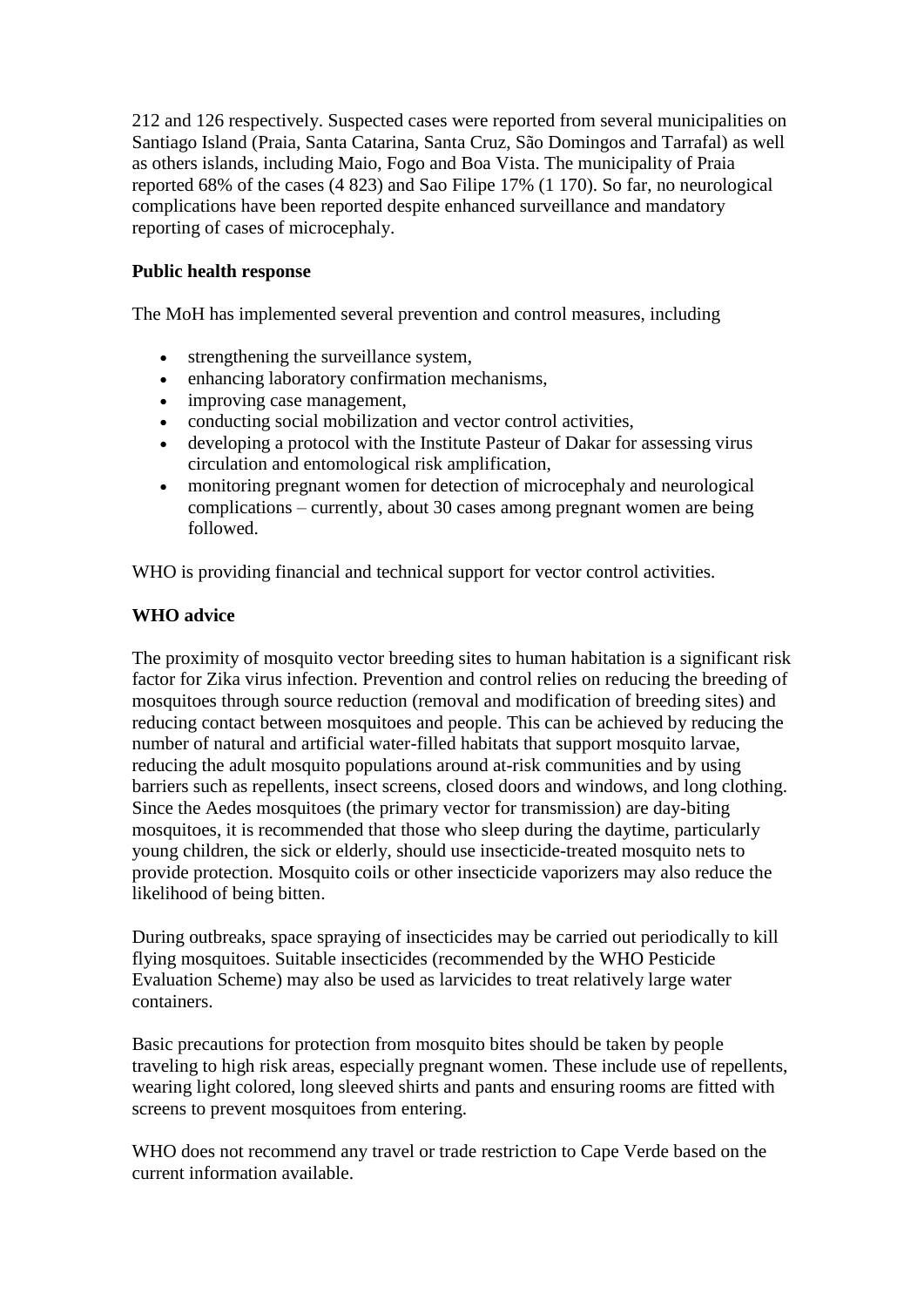- [Bulletins](http://apps.who.int/ihr/eventinformation/event/2015-e000224?qt-event_detail_tabs=4#qt-event_detail_tabs)
- [History](http://apps.who.int/ihr/eventinformation/event/2015-e000224?qt-event_detail_tabs=5#qt-event_detail_tabs)

[Announcements](http://apps.who.int/ihr/eventinformation/event/2015-e000224?qt-event_detail_tabs=6#qt-event_detail_tabs)

| <b>Date/Time</b>    | <b>Title</b>                                  | <b>Details</b>                                                                                                                                                                                                                                                                                                                                                                                                                                                                                                                                                                                                                                                                                                                                                                                                                                                                                   |
|---------------------|-----------------------------------------------|--------------------------------------------------------------------------------------------------------------------------------------------------------------------------------------------------------------------------------------------------------------------------------------------------------------------------------------------------------------------------------------------------------------------------------------------------------------------------------------------------------------------------------------------------------------------------------------------------------------------------------------------------------------------------------------------------------------------------------------------------------------------------------------------------------------------------------------------------------------------------------------------------|
|                     |                                               | On 21 October 2015, the National IHR Focal Point of<br>Cape Verde informed WHO of the country's first reported<br>outbreak of Zika virus infection. This update provides the<br>latest information on the outbreak situation and the public<br>health response mounted by the government.                                                                                                                                                                                                                                                                                                                                                                                                                                                                                                                                                                                                        |
| 2016-02-01<br>15:52 | Event<br><b>Update</b><br>$2016 - 02 -$<br>01 | Between the end of September 2015 and 17 January 2016,<br>7 081 suspected cases of Zika virus infection have been<br>reported. The number of reported cases peaked during<br>last week of November 2015 at 793, and has been on a<br>steady decline since then; by the end of the first and<br>second weeks of January 2016 the numbers of reported<br>cases were 212 and 126 respectively. Suspected cases<br>were reported from several municipalities on Santiago<br>Island (Praia, Santa Catarina, Santa Cruz, São Domingos<br>and Tarrafal) as well as others islands, including Maio,<br>Fogo and Boa Vista. The municipality of Praia reported<br>68% of the cases (4 823) and Sao Filipe 17% (1 170). So<br>far, no neurological complications have been reported<br>despite enhanced surveillance and mandatory reporting of<br>cases of microcephaly.<br><b>Public health response</b> |
|                     |                                               | The MoH has implemented several prevention and control<br>measures, including                                                                                                                                                                                                                                                                                                                                                                                                                                                                                                                                                                                                                                                                                                                                                                                                                    |

- strengthening the surveillance system,
- enhancing laboratory confirmation mechanisms,
- improving case management,
- conducting social mobilization and vector control activities,
- developing a protocol with the Institute Pasteur of Dakar for assessing virus circulation and entomological risk amplification,
- monitoring pregnant women for detection of microcephaly and neurological complications – currently, about 30 cases among pregnant women are being followed.

WHO is providing financial and technical support for vector control activities.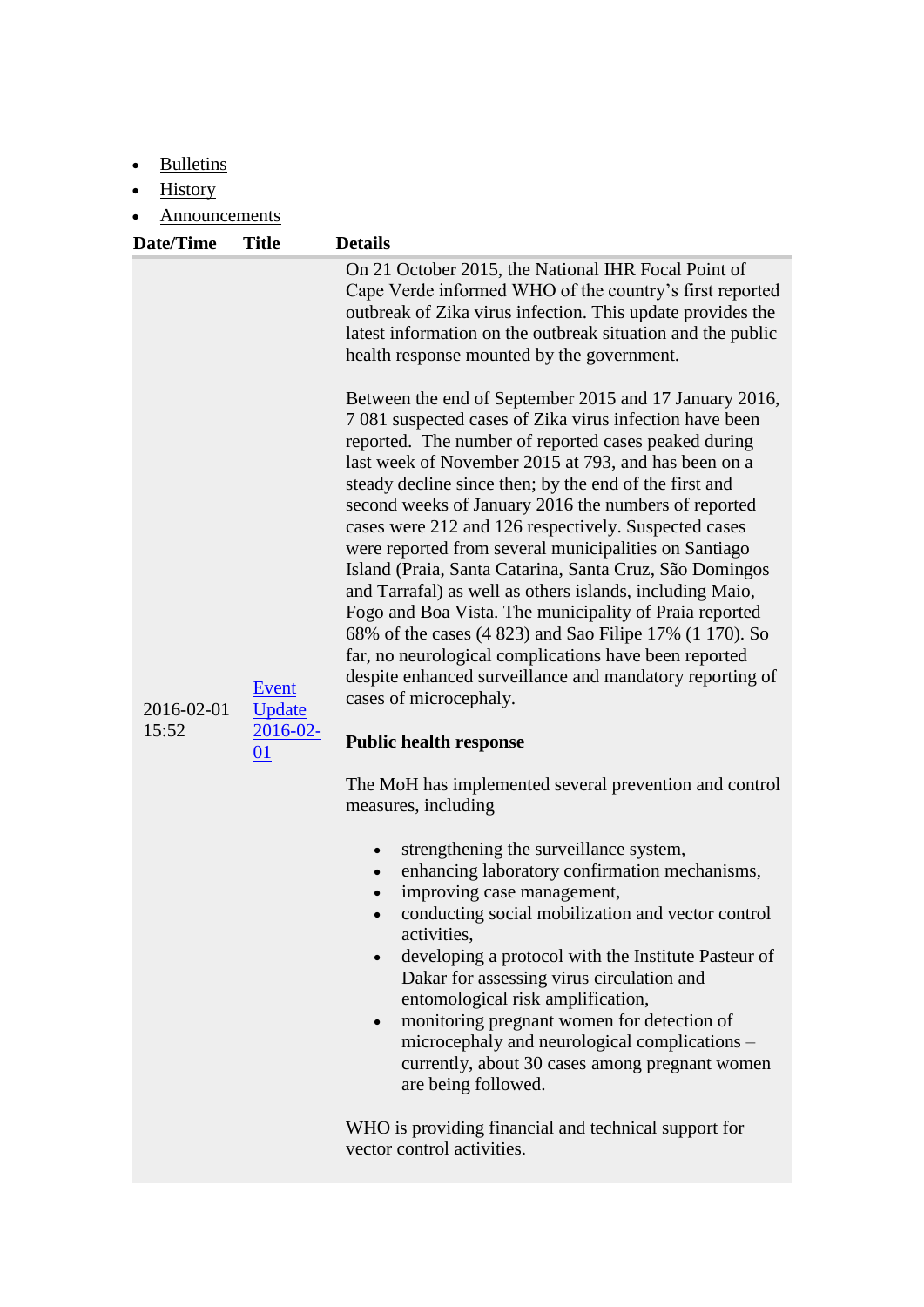| Date/Time           | <b>Title</b>                         | <b>Details</b>                                                                                                                                                                                                                                                                                                                                                                                                                                                                                                                                                                                                                                                                                                                                                                                                                                                                                                                                                                                                                                               |
|---------------------|--------------------------------------|--------------------------------------------------------------------------------------------------------------------------------------------------------------------------------------------------------------------------------------------------------------------------------------------------------------------------------------------------------------------------------------------------------------------------------------------------------------------------------------------------------------------------------------------------------------------------------------------------------------------------------------------------------------------------------------------------------------------------------------------------------------------------------------------------------------------------------------------------------------------------------------------------------------------------------------------------------------------------------------------------------------------------------------------------------------|
|                     |                                      | <b>WHO</b> advice                                                                                                                                                                                                                                                                                                                                                                                                                                                                                                                                                                                                                                                                                                                                                                                                                                                                                                                                                                                                                                            |
|                     |                                      | The proximity of mosquito vector breeding sites to human<br>habitation is a significant risk factor for Zika virus<br>infection. Prevention and control relies on reducing the<br>breeding of mosquitoes through source reduction<br>(removal and modification of breeding sites) and reducing<br>contact between mosquitoes and people. This can be<br>achieved by reducing the number of natural and artificial<br>water-filled habitats that support mosquito larvae,<br>reducing the adult mosquito populations around at-risk<br>communities and by using barriers such as repellents,<br>insect screens, closed doors and windows, and long<br>clothing. Since the Aedes mosquitoes (the primary vector<br>for transmission) are day-biting mosquitoes, it is<br>recommended that those who sleep during the daytime,<br>particularly young children, the sick or elderly, should use<br>insecticide-treated mosquito nets to provide protection.<br>Mosquito coils or other insecticide vaporizers may also<br>reduce the likelihood of being bitten. |
|                     |                                      | During outbreaks, space spraying of insecticides may be<br>carried out periodically to kill flying mosquitoes. Suitable<br>insecticides (recommended by the WHO Pesticide<br>Evaluation Scheme) may also be used as larvicides to<br>treat relatively large water containers.                                                                                                                                                                                                                                                                                                                                                                                                                                                                                                                                                                                                                                                                                                                                                                                |
|                     |                                      | Basic precautions for protection from mosquito bites<br>should be taken by people traveling to high risk areas,<br>especially pregnant women. These include use of<br>repellents, wearing light colored, long sleeved shirts and<br>pants and ensuring rooms are fitted with screens to<br>prevent mosquitoes from entering.                                                                                                                                                                                                                                                                                                                                                                                                                                                                                                                                                                                                                                                                                                                                 |
|                     |                                      | WHO does not recommend any travel or trade restriction<br>to Cape Verde based on the current information available.                                                                                                                                                                                                                                                                                                                                                                                                                                                                                                                                                                                                                                                                                                                                                                                                                                                                                                                                          |
| 2015-12-15<br>15:53 | Event<br>Update<br>$2015 - 12$<br>15 | In the beginning of October 2015, the National IHR Focal<br>Point of the Republic of Cape Verde notified WHO of an<br>ongoing outbreak of cutaneous rash and pruritus with and<br>without fever in Praia, the capital city, on the island of<br>Santiago. Health centres began to report cases from 5<br>October. The earliest onset of symptoms dated back to the<br>27th September 2015. As of 14 October, a total of 165<br>cases were reported including 85 cases (70.59%) reported<br>by the hospital. The majority of the cases have presented                                                                                                                                                                                                                                                                                                                                                                                                                                                                                                         |

with cutaneous rash and no fever, while other cases